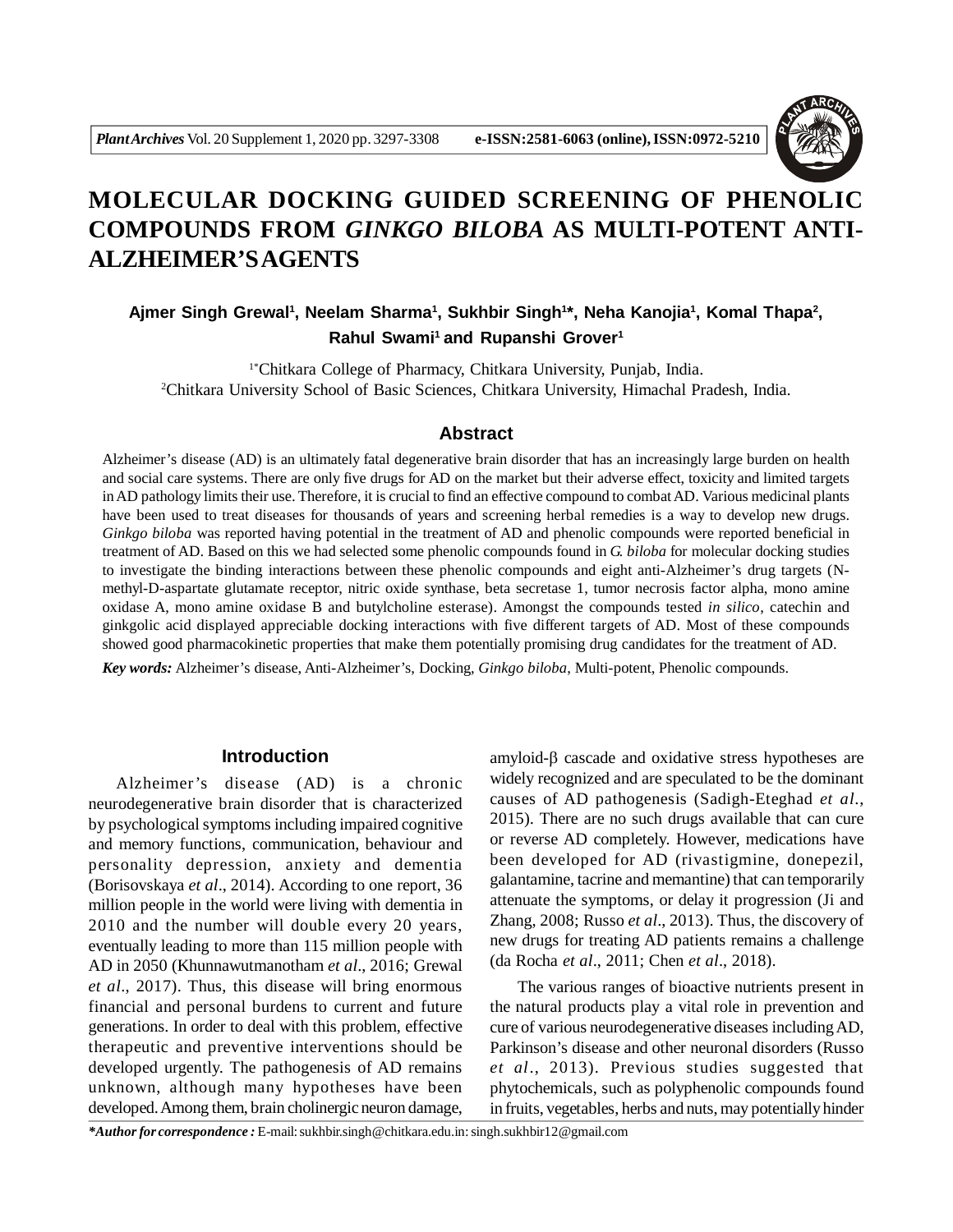**Table 1:** Predicted ADME properties of the compounds selected for the docking studies.

| Sr. No. | MW     |      | log P   log D | log S   | tPSA   |                |    | <b>HBA HBD Solubility NRB</b> |               |
|---------|--------|------|---------------|---------|--------|----------------|----|-------------------------------|---------------|
|         | 552.48 | 5.36 | 3.28          | $-6.77$ | 170.14 |                | 10 | 637.4                         |               |
|         | 290.27 | 0.51 | 1.78          | $-2.15$ | 110.38 |                | 6  | 33856.4                       |               |
|         | 566.51 | 5.69 | 4.22          | $-6.98$ | 159.47 | 4              | 10 | 528.6                         |               |
|         | 346.50 | 8.55 | 4.85          | $-6.53$ | 60.36  | 3              |    | 507.5                         | 14            |
|         | 316.26 | 1.87 | 1.19          | $-3.19$ | 120.03 | $\overline{4}$ |    | 13083.6                       | $\mathcal{D}$ |

#### **Materials and Methods**

# **Prediction of pharmacokinetic parameters**

All the compounds selected for molecular docking studies were analyzed for the prediction of pharmacokinetic parameters by employing FAF-Drugs4 server and accessed using Lipinski's rule

neurodegeneration and improve memory and cognitive functions (Kim *et al*., 2017). *Ginkgo biloba* (commonly known as ginkgo or gingko) is the best-known plant for AD and its associated symptoms. Extracts of *G. biloba* were widely used for various types of diseases, including cognitive dysfunctions, tinnitus, vertigo, inattention, mood disturbances and cardiovascular diseases. *G. biloba* contains terpenoids, polyphenolic compounds, ginkgolic acids, carbohydrates, fatty acids, inorganic salts and amino acids (Singh *et al*., 2008; Beek and Montoro, 2009).

Currently, medical research is focussed on multipotent agents against complex diseases owing to greater efficacy, improved safety profile and ease of administration. Docking is one of the most widely used methods for the design of multi-target drugs (Scotti *et al*., 2017). Numerous types of proteins and enzymes are involved in the pathogenesis of AD including N-methyl-D-aspartate glutamate receptor (NMDA), nitric oxide synthase (NOS), beta secretase 1 (BACE-1), tumor necrosis factor alpha (TNF $\alpha$ ), mono amine oxidase A (MAO-A), mono amine oxidase B (MAO-B) and butylcholine esterase (BuChE) (Grill *et al*., 2010; Cheng *et al*., 2015; Kumar *et al*., 2016; Chaudhary *et al*., 2018; Cummings *et al*., 2018). In the current investigation docking studies were performed for some phenolic compounds (bilobetin, catechin, ginkgetin, ginkgolic acid and isorhamnetin) found in various parts of *G. biloba* (Fig. 1) in the binding site of the multiple targets of AD in order to explore the mechanism of anti-AD action and binding modes of these compounds.

of five (Lagorce *et al*., 2017).

#### **Molecular docking studies**

Molecular docking studies were carried out for the selected compounds in the binding site of the target proteins involved in pathogenesis of AD (PDB ID: 1PBQ, 1QWC, 1TQF, 2AZ5, 2Z5Y, 3PO7 and 4B0P for NMDA, NOS, BACE-1,  $TNF\alpha$ , MAO-A, MAO-B and BuChE; respectively) using AutoDock Vina (Trott *et al*., 2010) and AutoDock Tools (Morris *et al*., 2009). The 2D structures of the ligands were sketched using MarvinSketch (ChemAxon) followed by conversion to to 3D by Frog2 server (Miteva *et al*., 2010). The ligands were converted to "pdbqt" files using AutoDock Tools. After assessing a number of co-crystallized structures for the target proteins available in the protein data bank; the best ligand bound complexes were selected based on higher resolution and key binding interactions between the ligands and proteins. The PDB files of the proteins were edited using PyMOL (Schrödinger, LLC.). The "pdbqt" files of target proteins were generated from the PDB files using AutoDock Tools (Rathee *et al*., 2019). The grid parameters were calculated using "Grid" tool of AutoDock Tools and all the data regarding target protein, ligand, grid size and geometry were saved in "txt" file. The reference ligands were docked in the binding site of the target proteins and compared with that of cocrystallized ligands for determining accuracy of docking protocol. The 3-D optimized ligands were docked in the binding site of the refined protein models and scored by scoring function and binding interactions of the ligands with the target proteins were analysed using PyMOL

**Table 2:** Binding free energy of selected compounds for docking with multiple targets of AD.

|               | $\Delta G$ (kcal/mol) |            |               |             |              |              |              |
|---------------|-----------------------|------------|---------------|-------------|--------------|--------------|--------------|
| <b>Ligand</b> | <b>NMDA</b>           | <b>NOS</b> | <b>BACE-1</b> | <b>TNFa</b> | <b>MAO-A</b> | <b>MAO-B</b> | <b>BuChE</b> |
|               | $-7.2$                | $-9.7$     | $-7.3$        | $-8.9$      | $-7.9$       | $-7.4$       | $-7.8$       |
| 2             | $-8.5$                | $-7.9$     | $-7.8$        | $-6.8$      | $-9.7$       | $-9.1$       | $-8.9$       |
| 3             | $-9.4$                | $-7.5$     | $-8.9$        | $-6.8$      | $-8.0$       | $-7.8$       | $-7.3$       |
| 4             | $-8.5$                | $-9.1$     | $-6.4$        | $-7.5$      | $-7.7$       | $-8.5$       | $-8.8$       |
| 5             | $-7.0$                | $-8.3$     | $-8.1$        | $-6.5$      | $-9.1$       | $-8.8$       | $-8.1$       |
| Reference*    | $-8.8$                | $-9.6$     | $-8.1$        | $-8.8$      | $-9.6$       | $-9.4$       | $-9.5$       |

\*Co-crystallized ligand of the respective PDB.

(Grewal *et al*., 2019).

#### **Results and Discussion**

# **Prediction of pharmacokinetic parameters**

Pharmacokinetic parameters including molecular weight (MW), partition coefficient (log P), distribution coefficient (log D), water solubility (log  $\mathbf{S}_{_{\mathrm{w}}})$ , topological polar surface area (tPSA), hydrogen bond acceptors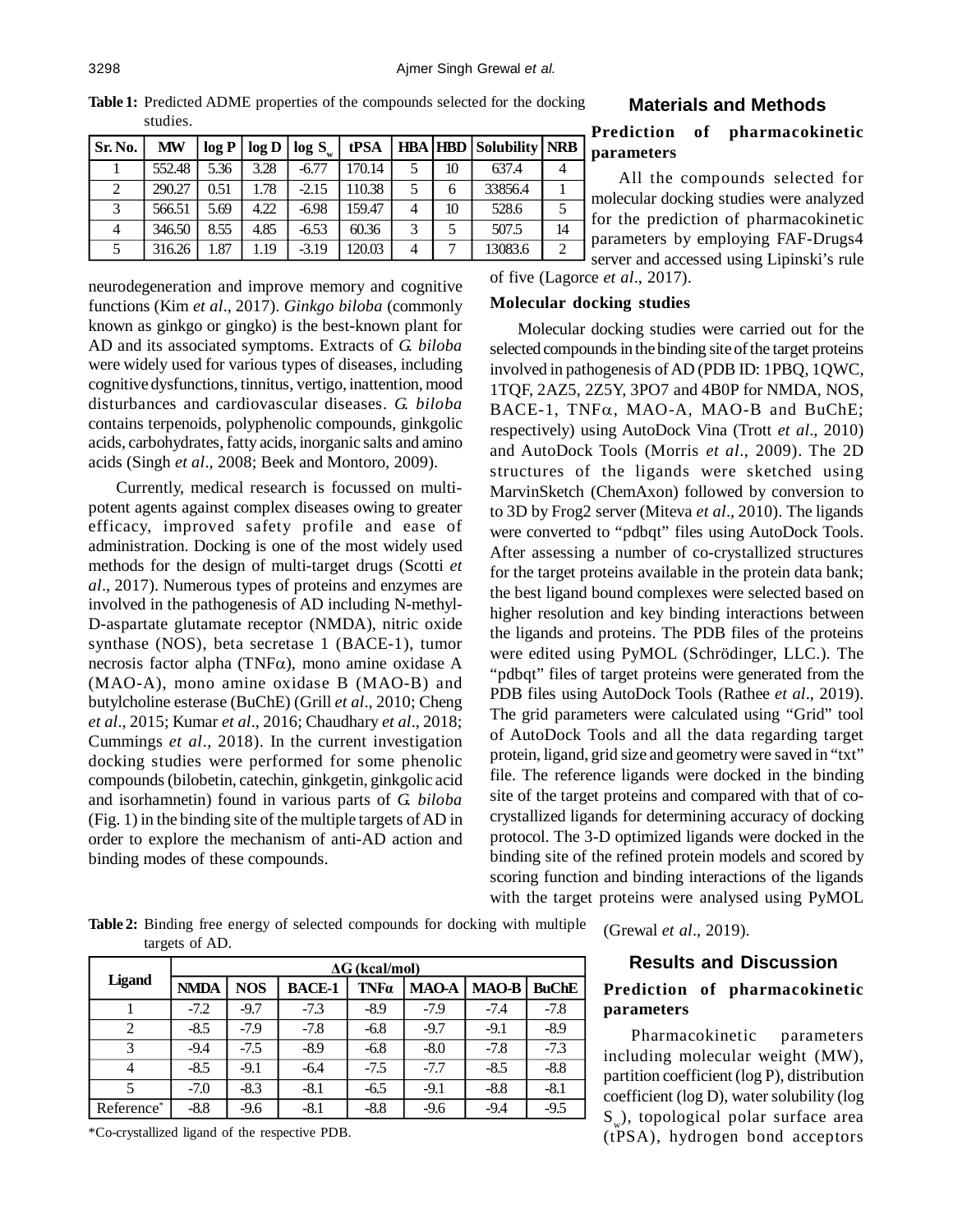**Table 3:** Binding interactions of compounds 2, 3 and 4 with NMDA receptor.

|        | <b>H-bond interactions</b>                                | Hydrophobic |
|--------|-----------------------------------------------------------|-------------|
| Ligand | Residues and distance $(\hat{A})$ interactions (residues) |             |
|        | Thr126(3.1), Arg131(2.9) Phe92, Pro124, Asp224            |             |
| 3      | Thr126 (3.5), Arg131 (2.7) Phe92, Pro124, Asp224          |             |
|        | Thr126 (2.7), Arg131 (4.9) Phe92, Pro124, Asp224          |             |

**Table 4:** Binding interactions of compounds 1, 4 and 5 with NOS protein.

| Ligand | <b>H-bond interactions</b>      | <b>Hydrophobic</b><br><b>interactions</b> |  |
|--------|---------------------------------|-------------------------------------------|--|
|        | Residues and distance $(\AA)$   | (residues)                                |  |
|        | Glu592 $(2.7, 3.0)$             | Cys415, Val567                            |  |
|        | Trp587 (3.2, 3.9), Glu592 (3.3) | Cys415, Val567                            |  |
| 5      | Trp587 (3.4), Glu592 (3.8, 4.0) | Cys415, Val567                            |  |

(HBA), hydrogen bond donors (HBD), solubility (mg/L) and number of rotatable bonds (NRB) were predicted for all the compounds selected for docking studies. All compounds showed good pharmacokinetic parameters for oral bioavailability (Table 1) and drug-likeness as contrived by Lipinski's rule of five.

*In silico* molecular docking studies were performed to explore the affinity and binding interactions of the selected compounds using AutoDock Vina in the binding site of the target proteins. The docked reference ligands produced a similar binding pattern and superposition on the binding mode of co-crystallized ligands validating accuracy of the docking methodology. Docking score (binding free energy,  $\Delta G$ ) of the best docked poses of the selected compounds with the target proteins are presented in table 2.

*• Docking with NMDA receptor:* Based on the binding free energy  $(\Delta G)$  and docking interactions, compounds 2, 3 and 4 were further analyzed in details for exploring binding interactions of these selected molecules with binding site residues of NMDA (Table 3).

Superimposes of the docked poses of compounds 2, 3 and 4 with the with that of PDB ligand 1PBQ (5,7 dichloro-4-hydroxyquinoline-2-carboxylic acid) in the binding site of NMDA receptor showed that these compounds had the similar binding and orientation pattern in the binding site of protein as that of co-crystallized antagonist (Fig. 2). The docked poses of compounds 2, 3 and 4 showed appreciable H-bond interactions with the binding site residues Thr126 and Arg131 of NMDA receptor. These compounds projected in the hydrophobic pocket showing interactions with Phe92, Pro124 and Asp224 residues in binding site of NMDA (Fig. 3).



**Fig. 1:** Chemical structures of compounds selected for *in silico* molecular docking studies.



**Fig. 2:** Superposition of the docked poses of compounds 2, 3 and 4 (yellow stick) with that of 1PBQ ligand (pink stick) in the binding site of NMDA protein.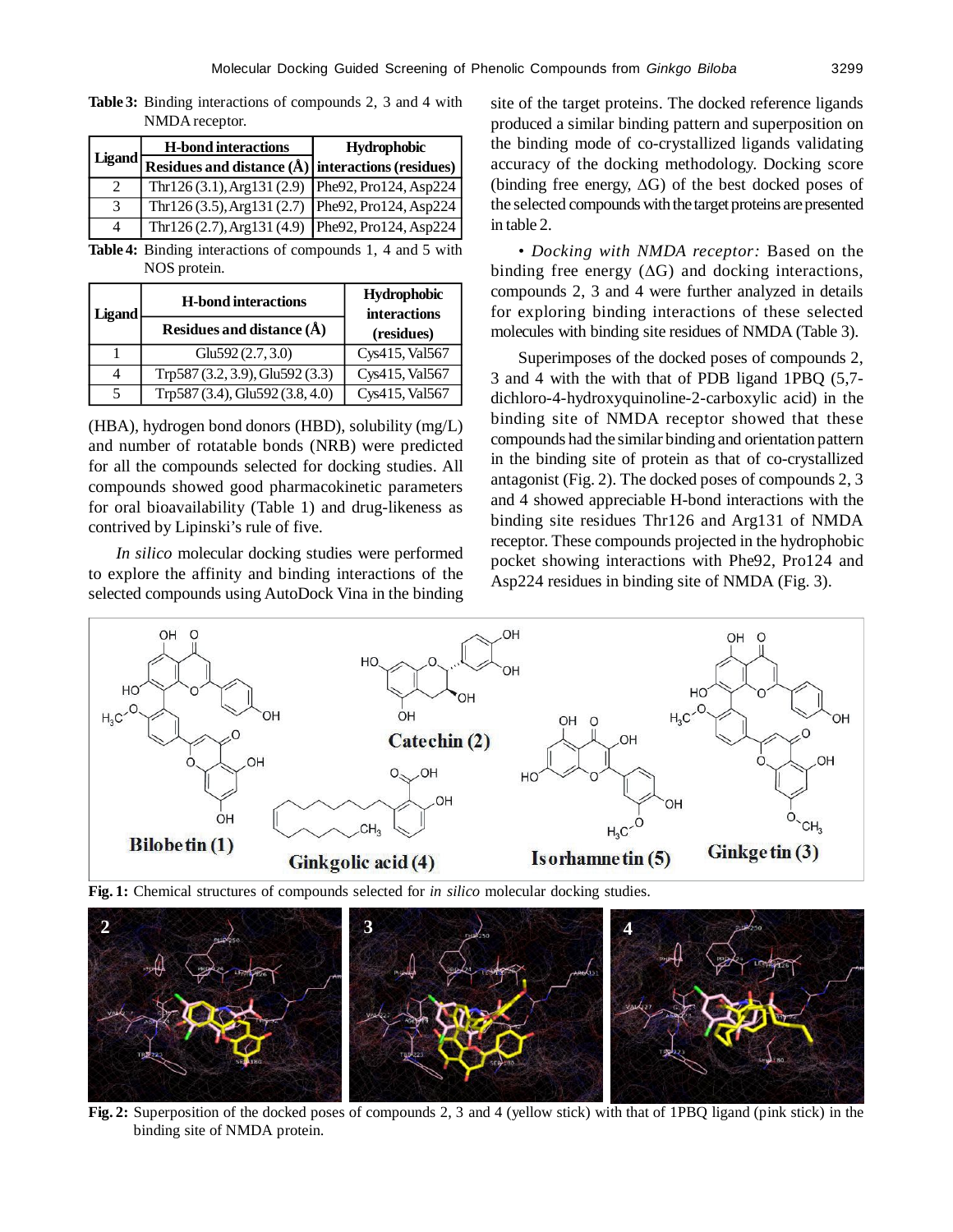*• Docking with NOS:* Based on the binding free energy and docking interactions compounds 1, 4 and 5 were further analyzed in details for exploring binding interactions of these selected molecules with binding site residues of NOS protein (Table 4).

Superimposes of the docked poses of compounds 1, 4 and 5 with the with that of PDB ligand 1QWC (N-(3- (aminomethyl)benzyl)acetamidine) in binding site of NOS domain showed that these compounds had the similar orientation pattern in the binding site of NOS protein as that of co-crystallized inhibitor (Fig. 4).



**Fig. 3:** Docked poses showing H-bond interactions of the compounds 2, 3 and 4 with the binding site residues of NMDA protein.



**Fig. 4:** Superposition of the docked poses of compounds 1, 4 and 5 (yellow stick) with that of 1QWC ligand (pink stick) in the binding site of NOS.



**Fig. 5:** Docked poses showing H-bond interactions of the compounds 1, 4 and 5 with the binding site residues of NOS.



**Fig. 6:** Superposition of the docked poses of compounds 2, 3 and 5 (yellow stick) with that of 1TQF ligand (pink stick) in the binding site of BACE-1.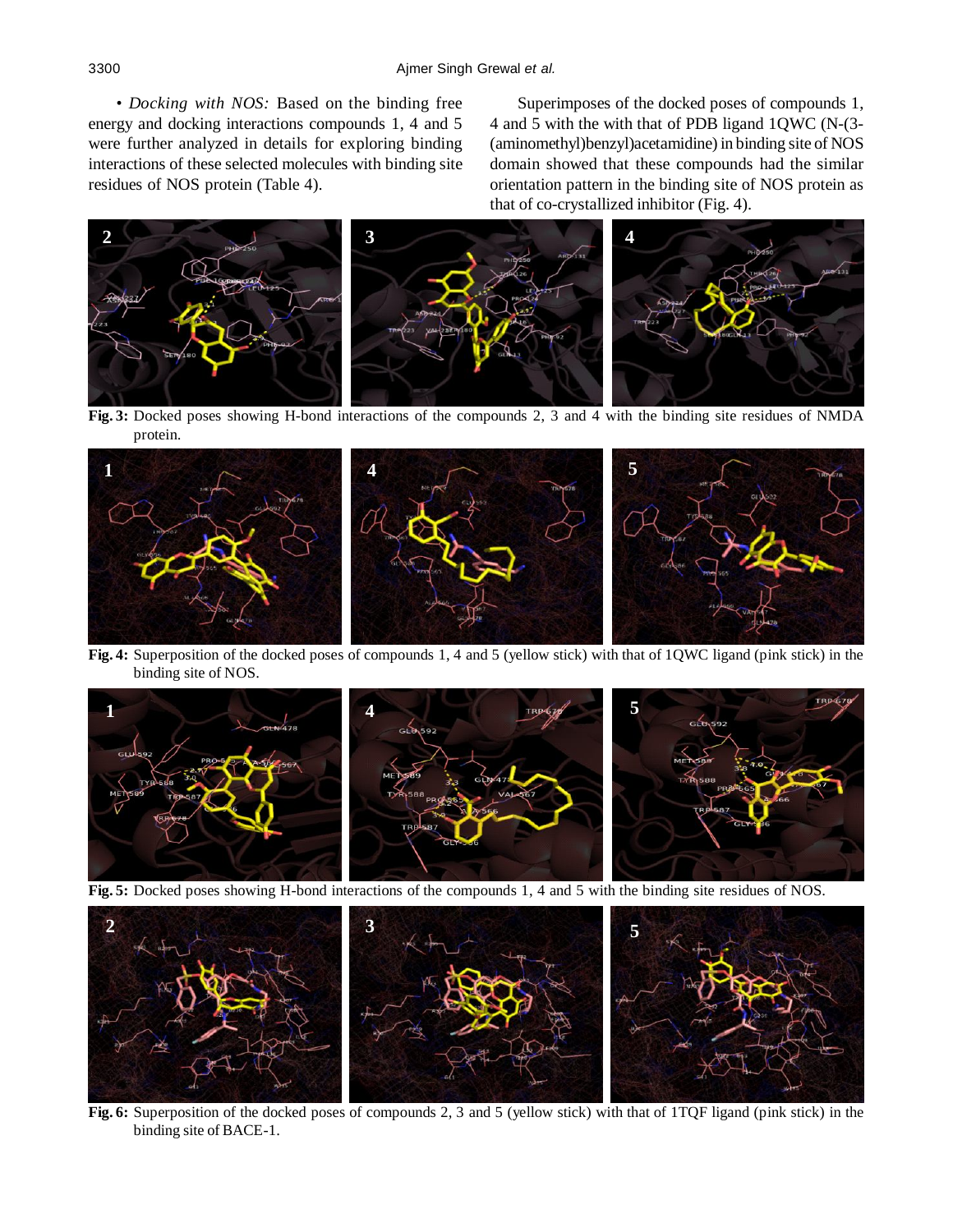

**Fig. 7:** Docked poses showing H-bond interactions of the compounds 2, 3 and 5 with the binding site residues of BACE-1.



**Fig. 8:** Superposition of the docked poses of compounds 1 and 4 (yellow stick) with that of  $2AZ5$  ligand (pink stick) in the binding site of TNF $\alpha$ .



**Fig. 9:** Docked poses showing H-bond interactions of the compounds 1 and 4 with the binding site residues of TNF $\alpha$ .



**Fig. 10:** Superposition of the docked poses of compounds 2 and 5 (yellow stick) with that of 2Z5Y ligand (pink stick) in the binding site of MAO-A.

**Table 5:** Binding interactions of compounds 2, 3 and 5 with BACE-1.

|        | <b>H</b> -bond interactions                                                                | <b>Hydrophobic</b>      |
|--------|--------------------------------------------------------------------------------------------|-------------------------|
| Ligand | Residues and distance $(\AA)$                                                              | interactions (residues) |
| 2      | Gln73 (3.8), Phe108 (2.9), Gly230 (2.8)   Ile110, Trp115, Thr231, Thr232                   |                         |
| 3      | $\text{Gln}73(3.1), \text{Asn}233(4.0), \text{Ser}325(3.5)$ Ile110, Trp115, Thr231, Thr232 |                         |
|        | Gln73 (3.8), Gly230 (3.8), Ser325 (2.8)   Ile110, Trp115, Thr231, Thr232                   |                         |

The docked poses of compounds 1, 4 and 5 showed appreciable H-bond interactions with the binding site residues Trp587 and Glu592 of the NOS protein. These compounds projected in the hydrophobic pocket showing interactions with Cys415 and Val567 residues in binding site of NOS (Fig. 5).

*• Docking with BACE-1:* Based on the binding free energy  $(\Delta G)$  and docking interactions; compounds 2, 3 and 5 were further analyzed in details for exploring binding interactions of these selected molecules with binding site residues of BACE-1 (Table 5).

• Docking with TNF $\alpha$ : Based on the binding free energy  $(\Delta G)$  and docking interactions; compounds 1 and 4 were further analyzed in details for exploring binding interactions of these selected molecules with binding site residues of TNF $\alpha$  (Table 6).

Superimposes of the docked poses of compounds 1 and 4 with the with that of PDB ligand 2AZ5 in the binding site of  $TNF\alpha$  showed that these compounds had the similar binding and orientation pattern in the binding site of TNF $\alpha$  as that of co-crystallized small molecule inhibitor (Fig. 8). The docked poses of compounds 1 and 4 showed significant H-bond interactions with Ser60 and Leu120 residues in binding site of TNF $\alpha$ (Fig. 9).

*• Docking with MAO-A:* Based on the binding free energy  $(\Delta G)$  and docking interactions; compounds 2 and 5 were further analyzed in details using PyMOL for exploring binding interactions of these selected molecules with binding site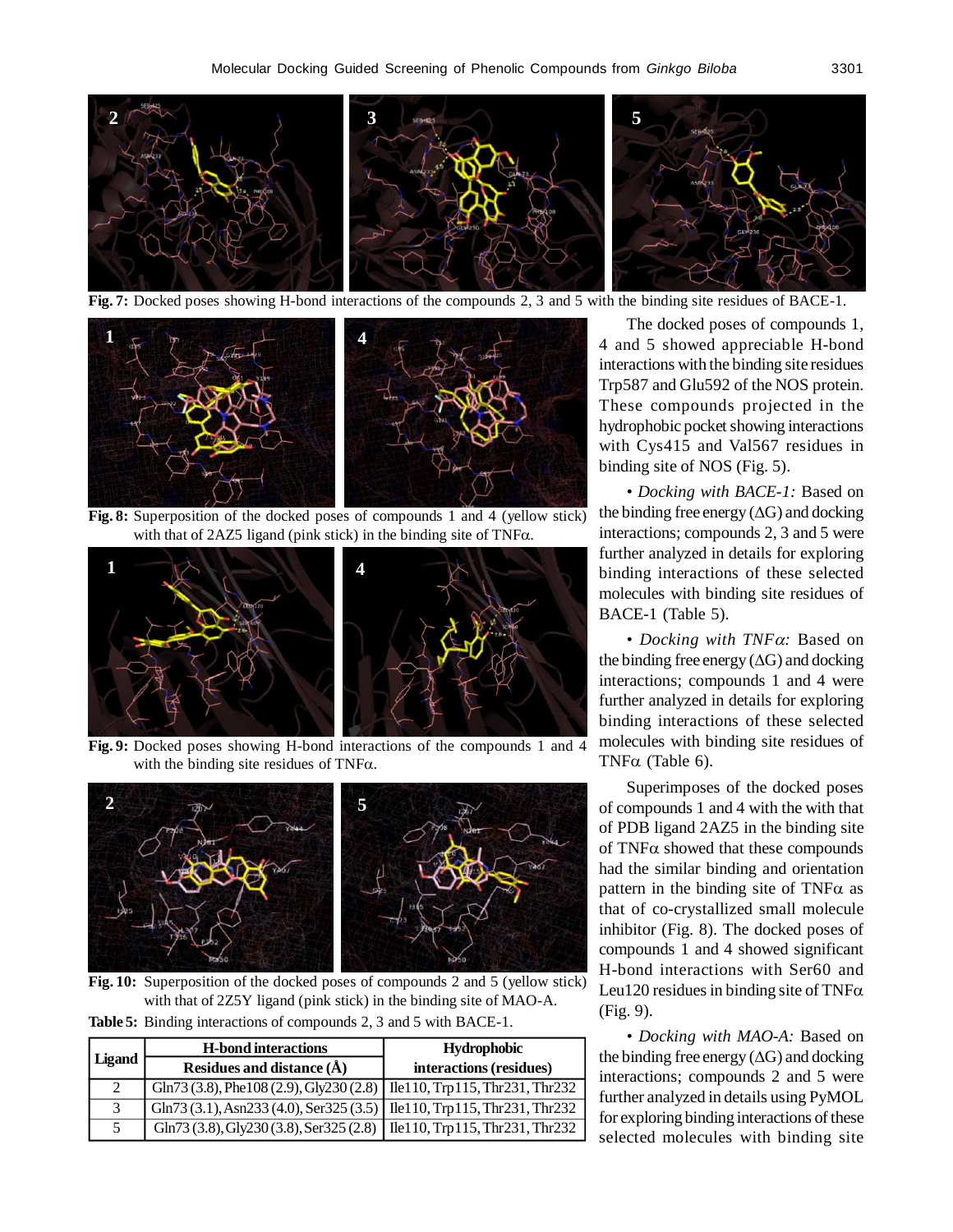**Table 6:** Binding interactions of compounds 1 and 4 with  $TNF\alpha$ .

|               | <b>H</b> -bond interactions                               | <b>Hydrophobic</b>   |  |
|---------------|-----------------------------------------------------------|----------------------|--|
| <b>Ligand</b> | Residues and distance $(\hat{A})$ interactions (residues) |                      |  |
|               | Ser60 $(2.8)$ , Leu120 $(2.7)$                            | Leu57, Tyr59, Tyr119 |  |
| 4             | Ser60 (2.8), Leu120 (3.0)                                 | Leu57, Tyr59, Tyr119 |  |

**Table 7:** Binding interactions of compounds 2 and 5 with MAO-A.

|        | <b>H-bond interactions</b>                                | <b>Hydrophobic</b>  |
|--------|-----------------------------------------------------------|---------------------|
| Ligand | Residues and distance $(\hat{A})$ interactions (residues) |                     |
|        | Lys $305(3.1)$ , Tyr $444(3.0)$                           | $Ile180$ , $Ile335$ |
|        | Lys $305(3.9)$ , Tyr $444(3.0)$                           | $Ile180$ , $Ile335$ |



**Fig. 11:** Docked poses showing H-bond interactions of the compounds 2 and 5 with the binding site residues of MAO-A.

and orientation pattern in the binding site of MAO-A as that of co-crystallized inhibitor (Fig. 10). The docked poses of compounds 2 and 5 showed significant H-bond interactions with the binding site residues Lys305 and Tyr444 of MAO-A enzyme. These compounds projected in the hydrophobic pocket showing interactions with Ile180 and Ile335 residues in binding site of MAO-A (Fig. 11).

*• Docking with MAO-B:* Based on the binding free energy  $(\Delta G)$  and docking interactions; compounds 2, 4 and 5 were further analyzed in details using PyMOL for exploring binding interactions of these selected molecules with binding site residues of MAO-B (Table 8).

> Superimposes of the docked poses of compounds 2, 4 and 5 with the with that of PDB ligand 3PO7 in the binding site of MAO-B protein showed that these compounds had the similar binding and orientation pattern in the binding site of protein as that of co-crystallized MAO-B inhibitor (Fig. 12).

> The docked poses of compounds 2, 4 and 5 showed appreciable H-bond interactions with the binding site residues Gln206 and Tyr435 of the



**Fig. 12:** Superposition of the docked poses of compounds 2, 4 and 5 (yellow stick) with that of 3PO7 ligand (pink stick) in the binding site of MAO-B.



**Fig. 13:** Docked poses showing H-bond interactions of the compounds 2, 4 and 5 with the binding site residues of MAO-B.

residues of MAO-A (Table 7). Superimposes of the docked poses of compounds 2 and 5 with the with that of PDB ligand 2Z5Y in the binding site of MAO-A protein showed that these compounds had the similar binding

MAO-B enzyme. These compounds protruded in the hydrophobic pocket showing interactions with Phe168, Leu171, Cys172 and Ile199 residues in binding site of MAO-B (Fig. 13).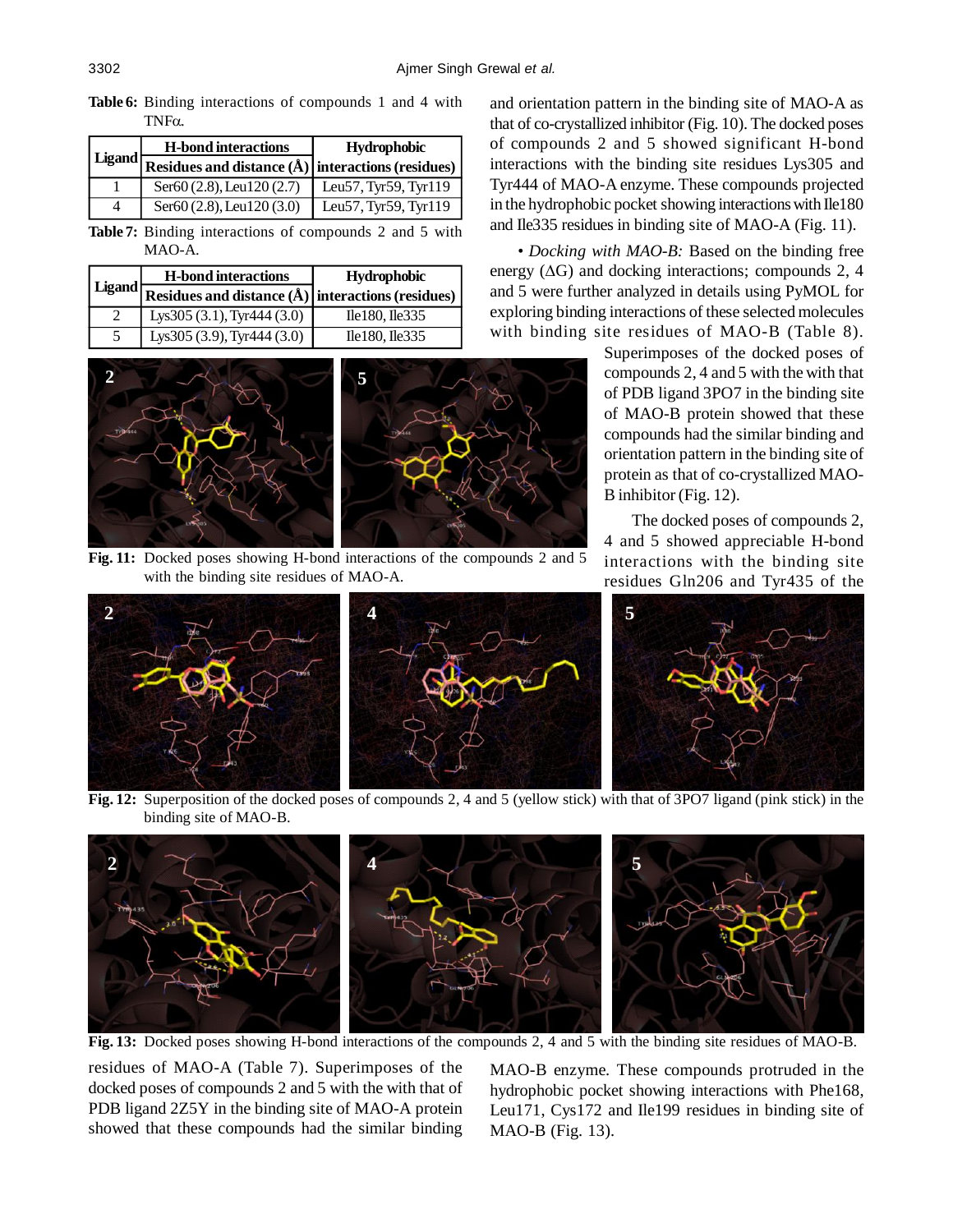

**Fig. 14:** Superposition of the docked poses of compounds **2** and **4** (yellow stick) with that of 4B0P ligand (purple stick) in the binding site of BuChE.



**Fig. 15:** Docked poses showing H-bond interactions of the compounds 2 and 4 with the binding site residues of BuChE.

|               | <b>H</b> -bond interactions     | <b>Hydrophobic</b>             |
|---------------|---------------------------------|--------------------------------|
| <b>Ligand</b> | Residues and distance $(\AA)$   | interactions (residues)        |
|               | Gln206 $(4.6)$ , Tyr435 $(3.0)$ | Phe168, Leu171, Cys172, Ile199 |
|               | Gln206 $(4.1)$ , Tyr435 $(2.7)$ | Phe168, Leu171, Cys172, Ile199 |
|               | Gln206 $(3.1)$ , Tyr435 $(3.3)$ | Phe168, Leu171, Cys172, Ile199 |

**Table 8:** Binding interactions of compounds 2, 4 and 5 with MAO-B protein.

**Table 9:** Binding interactions of compounds 2 and 4 with BuChE.

|          | <b>H</b> -bond interactions                         | <b>Hydrophobic</b> |  |
|----------|-----------------------------------------------------|--------------------|--|
| Ligand † | Residues and distance (Å)   interactions (residues) |                    |  |
|          | Trp82(3.1), Gly439(4.1)                             | Trp82              |  |
|          | Trp82 (3.3), Gly439 (4.3)                           | Trp82              |  |

*• Docking with BuChE:* Based on the binding free energy  $(\Delta G)$  and docking interactions; compounds 2 and 4 were further analyzed in details using PyMOL for exploring binding interactions of these selected molecules with binding site residues of BuChE (Table 9).

Superimposes of the docked poses of compounds 2 and 4 with the with that of PDB ligand 4B0P (methyl-2- (pentafluorobenzyloxyimino)pyridinium) in the binding site of BuChE protein showed that these compounds had the similar binding and orientation pattern in the binding site of BuChE as that of co-crystallized inhibitor (Fig. 14).

The docked poses of compounds 2 and 4 showed appreciable H-bond interactions with the binding site residues Trp82 and Gly435 residues. These compounds projected in the hydrophobic pocket showing interaction with Trp82 residue in binding site of BuChE protein (Fig. 15).

# **Conclusions**

Ginkgo biloba was reported having potential in the treatment of AD and phenolic compounds such as flavonoids were reported beneficial in treatment of AD. Based on this, we had selected some phenolic compounds found in *Ginkgo biloba* for molecular docking studies to investigate the binding interactions between these phenolic compounds and eight anti-AD drug targets. The drug-ability and potential toxicity of the selected compounds were also studied using online computer tools. Amongst the compounds tested *in silico*, catechin and ginkgolic acid showed strong binding interactions and complementary orientation pattern in the binding site of five different targets of AD. All of these compounds showed good pharmacokinetics properties that make them potentially promising drug candidates for the treatment of AD.

# **Acknowledgement**

The authors are thankful to Chitkara College of Pharmacy, Chitkara University, Punjab, India for providing facilities for compilation of this research work.

# **Conflict of Interest**

The authors declare no conflict of interest.

# **References**

- Beek, T.A.V. and P. Montoro (2009). Chemical analysis and quality control of Ginkgo biloba leaves, extracts and phytopharmaceuticals. *Journal of Chromatography A.*, **21216:** 2002-2032.
- Borisovskaya, A., M. Pascualy and S. Borson (2014). Cognitive and neuropsychiatric impairments in Alzheimer's disease: current treatment strategies. *Current Psychiatry Reports.*, **16:** 1-9.
- Chaudhary, A., P.K. Maurya, B.S. Yadav, S. Singh and A. Mani (2018). Current therapeutic targets for Alzheimer's disease. *Journal of Biomedicine.*, **3:** 74-84.
- Chen, B.W., W.X. Li, GH. Wang, G.H. Li, J.Q. Liu, J.J. Zheng, Q. Wang, H.J. Li, S.X. Dai and J.F. Huang (2018). A strategy to find novel candidate anti-Alzheimer's disease drugs by constructing interaction networks between drug targets